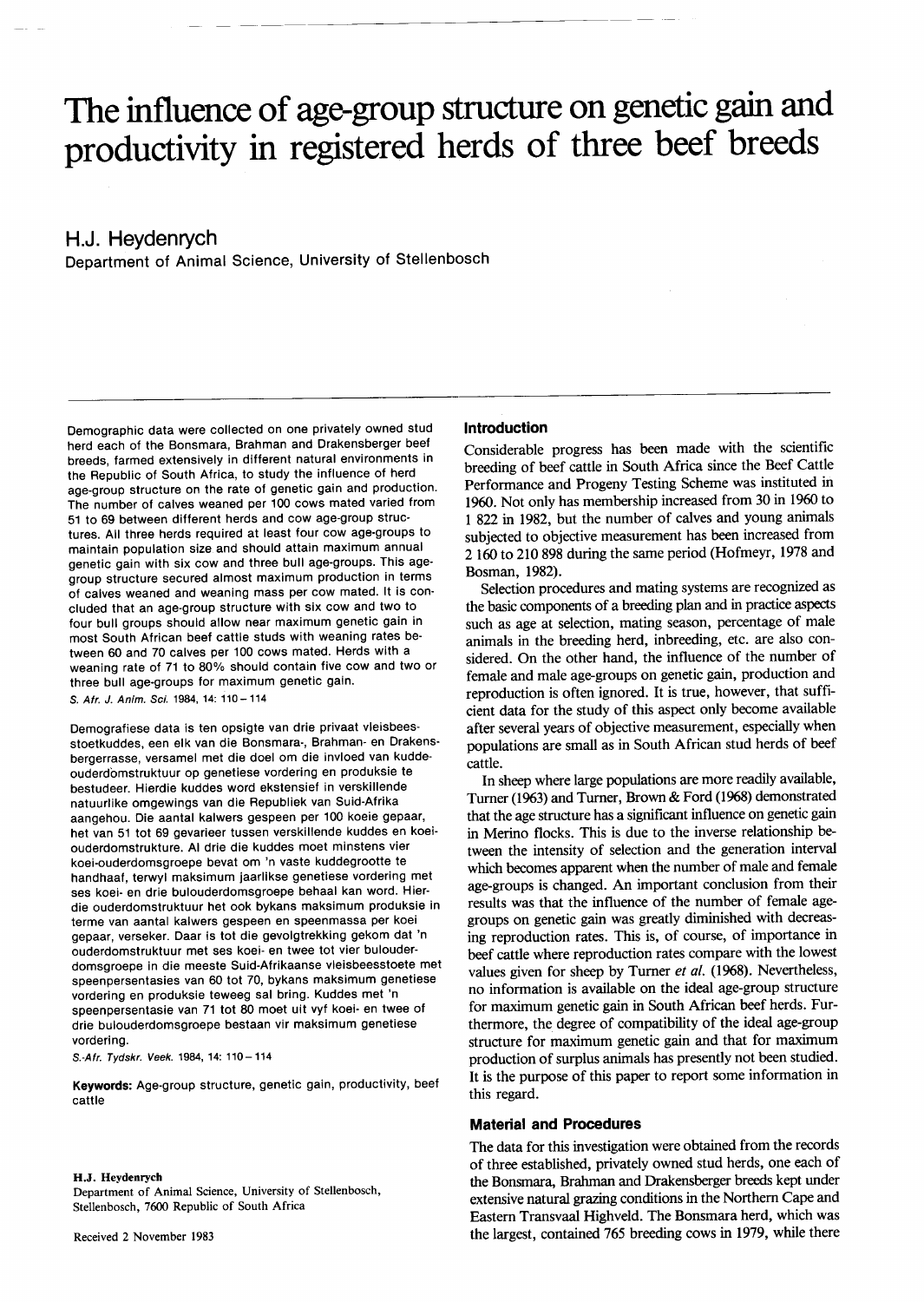were 180 cows in the Brahman herd in 1982 and 224 in the Drakensberger herd. For the Bonsmara herd data were collected for a five year period and for an eight year period each, for the other two breeds. for the other two breeds.

Presently cows are retained in the three breeding herds for as long as they are judged profitable by the respective breeders. Cows were bred for up to 11 years in the Bonsmara herd, to 13 years in the Brahman herd and to 12 years in the Drakensberger herd (Table 1). Actual ages at birth of the first and last calves being two and 12, two and 14 and three and 14 years respectively. Even older cows than the terminal ages mentioned were found in all three herds but their numbers were so small that they were excluded from the investigation.

Data collected included number of cows mated, calved, died and sold within each cowage-group every year. The number of stillborn calves, calves lost before weaning and from weaning to mating age were also recorded on a cowage-group basis. For each breed, observations within years and within cowagegroups were expressed as percentages of the number of cows mated and averaged over all the years of observation. Curvilinear regressions were fitted for clearer descriptions of the relationships between the different observations and age of cow. The influence of age-group structure on genetic gain, production and reproduction in the three herds was studied by procedures developed by Andrewatha & Birch (1954) as described by Turner & Young (1969).

Table 1 Number of calves born and weaned per cow mated when the number of cow age-groups is increased from 1 to 13

| Number of<br>cow age-<br>groups | Bonsmara |        | <b>Brahman</b> |        | Drakensberger |        |
|---------------------------------|----------|--------|----------------|--------|---------------|--------|
|                                 | Born     | Weaned | Born           | Weaned | Born          | Weaned |
| 1                               | 0.61     | 0.51   | 0,69           | 0,57   | 0.67          | 0,61   |
| 2                               | 0.64     | 0,55   | 0,72           | 0,59   | 0.69          | 0.63   |
| 3                               | 0.65     | 0.58   | 0,74           | 0,61   | 0,70          | 0.65   |
| 4                               | 0,67     | 0,60   | 0,76           | 0,63   | 0,72          | 0,67   |
| 5                               | 0,68     | 0.62   | 0,78           | 0,64   | 0,73          | 0.68   |
| 6                               | 0,69     | 0.63   | 0,77           | 0.65   | 0,73          | 0,69   |
| 7                               | 0.69     | 0,64   | 0,77           | 0,65   | 0.73          | 0.69   |
| 8                               | 0,70     | 0.64   | 0,77           | 0.65   | 0,73          | 0,69   |
| 9                               | 0.70     | 0.64   | 0,76           | 0,64   | 0.73          | 0,69   |
| 10                              | 0,69     | 0,64   | 0,74           | 0,63   | 0,72          | 0,68   |
| 11                              | 0,69     | 0,63   | 0,73           | 0.62   | 0,71          | 0.67   |
| 12                              |          |        | 0,71           | 0,61   | 0,70          | 0,66   |
| 13                              |          |        | 0,70           | 0,59   |               |        |

## Results and Discussion

Since the three beef cattle populations included in this study were situated in different environments and were subjected to different management regimes, any observed differences or similarities between them cannot be interpreted as being mainly genetic or mainly environmental in origin. Determining such differences or similarities, was, of course, not the object of this study but to establish to what extent they differ with regard to their ideal age-group structures.

The change in the reproduction rate of cows with increasing age in the three herds studied, is presented in Figure la to c. All three show the same basic tendency of rising fertility with increasing age up to seven years of age after which reproduction rate starts a decline. The Brahman herd (Figure Ib) showed the sharpest decline after seven years. In this herd,





Figure 1 Change in reproduction rate and calf death rate with age of cow in the three beef stud herds

"Regression equations given in same sequence as the regression lines

this phenomenon may be related to the retention of a large proportion of imported cows on which the herd was founded, to rather senile age. These cows were probably not as well adapted as those born locally, especially those of later generations. Also the weaning mass of calves produced in their prime were not as good as those of their descendents in the same herd. Calf death-rates showed a similar pattern in the Brahman and Drakensberger herds, but were considerably higher in the Brahman herd (Figure 1b and c). In the Bonsmara herd (Figure Ia) the lower viability of the calves of young and old cows is more striking.

Using the information in Figure 1 to determine the reproduction rate of herds containing different numbers of cowagegroups (presented in Table 1) shows that the Bonsmara herd should reach its highest birth rate when cows are bred for eight years (0,7 calves per cow mated). In the other two herds this point would be reached with five cowage-groups. More important, however, is the fact that the Bonsmara herd will obtain its highest weaning rate of 0,64 calves per cow mated with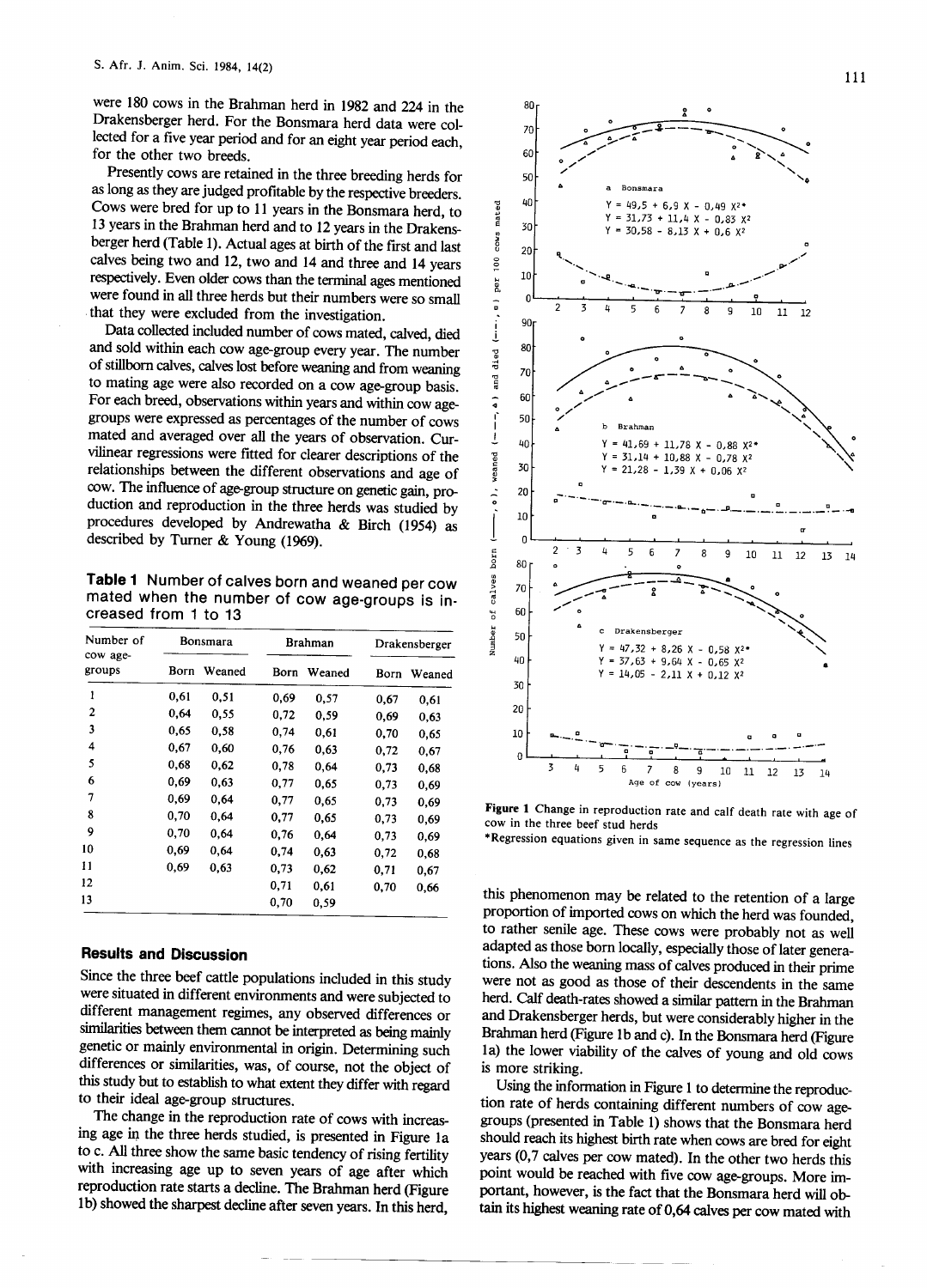seven cowage-groups and the other two herds with six. On the other hand, the weaning rate of the Bonsmara herd will only be reduced by  $1,5\%$  (0,64 to 0,63 calves per cow mated) when the number of cowage-groups is reduced to six. It should be mentioned, however, that the Bonsmara herd was in an expansion phase during the period of this study and consequently contained an above-average proportion of young cows. Therefore it may be reasoned that with a normal replacement rate, the reproduction and production rate of this herd should be somewhat higher and probably more comparable to that of the other two herds.

The pattern of erosion of the breeding cow herd with increasing age of cow, was very similar in all three herds (Figure 2a to c). These losses include deaths as well as culls because of failing production. The influences of these patterns on the replacement requirements of the three herds when different numbers of cowage-groups are maintained, are presented in Table 2. Once more the similarity between the herds in this regard, is obvious. Also shown in Table 2 is the number of heifers of breeding age available in herds with differing cow age-group numbers. Although the Drakensberger herd seems



Figure 2 Change in cow death rate (died and culled) with age of cow

the most promite and the Bonsmara the least, the difference re small. More important is the observation that all three herds equire at least four cow age-groups to maintain a fixed here  $\frac{1}{2}$ . The number of replacements required and breeding hence available for the three herds being 0,27 *versus* 0,29; 0,27 *versus* 0,31 and 0,28 *versus* 0,32 animals per cow mated, for the Bonsmara, Brahman and Drakensberger herds, respectively.

Table 3 gives the expected number of heifers reaching joining age produced per cow during her life time in the breeding herd for herds with different numbers of cowage-groups. Also given is the potential growth rate in population size if all heifers reaching joining age are absorbed into the breeding herd. Once more it is obvious that none of the three herds can maintain their population size with less than four cowage-groups. The potential number of breeding heifers produced per cow mated being 1,09; 1,13 and 1,15 for the Bonsmara, Brahman and Drakensberger herd, respectively. At present the Bonsmara herd shows the greatest potential for herd expansion (16 $\%$ ) per year with 11 cowage-groups). Although somewhat lower, the Brahman (13%) and the Drakensberger (14%) will reach their highest growth potentials when nine age-groups of cows are maintained. The advantage of the Bonsmara herd in spite of its slightly lower reproduction is probably related to the lower erosion of its breeding cow herd. On the other hand, since this herd was in an expansion phase during the period of this study it can be assumed that the culling of older breeding cows may not have been as strict as in the other two herds.

The expected genetic gain with different age-group structures for breeding cows and bulls in the three herds is illustrated in Figure 3a to c. In these graphs the genetic gain is expressed in the general form of mean selection intensity divided by mean generation length  $(\bar{i}/\bar{L})$  (Turner & Young, 1969). To obtain the predicted annual selection response for any particular trait for a given age-group structure, the appropriate  $\vec{i}/\vec{L}$  value read from Figure 3, is multiplied by the heritability and phenotypic standard deviation of the trait in question. Figure 3 shows that all three herds will have the greatest genetic gain when six cow age-groups are maintained. In all three herds the use of bulls for only one year will markedly reduce the rate of genetic gain. On the other hand, keeping bulls for two, three or four breeding years will have little influence on the rate of genetic gain, especially in the Brahman and Drakensberger herds. Genetic gain is, of course, not the only factor determining the number of years a bull is used. Even with home-bred bulls economic factors and potential inbreeding must be considered .

The finding that all three herds require the same age-group structure for maximum genetic gain in spite of smaller differences in prolificacy and in their reproduction and erosion patterns, is of practical importance. This seems to indicate that other beef cattle herds or breeds with roughly similar demographic statistics will most probably have the same ideal age structure for maximum genetic gain. However, it must be warned that this age-group structure is not generally applicable. For instance, processing data on an American Hereford herd published by Rice, Woodward, Quesenberry and Willson (1961) in the same way, showed an ideal age-group structure of five cow and two bull groups. The reproduction rate in their herd was, however, considerably higher than those of the present study, for example 0,77 calves weaned per cow mated in a six cowage-group herd, compared to 0,69 calves for a similar age-group structure in the Drakensberger which was the most prolific in the present study. Furthermore, the American Hereford herd could maintain its population size with only three cowage-groups, compared to four in all three herds of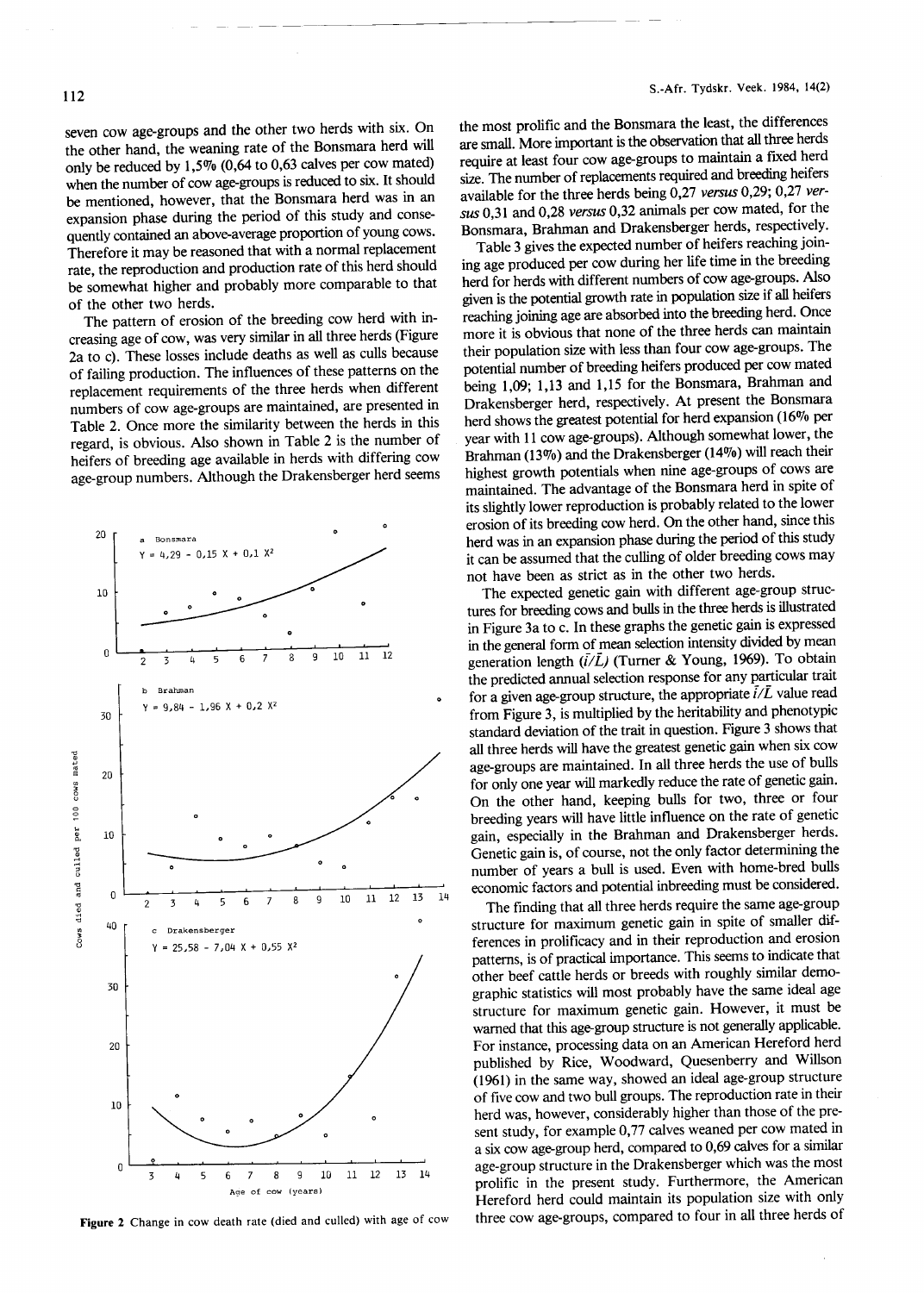| Number of cow<br>age-groups | Bonsmara             |                          | <b>Brahman</b>       |                          | Drakensberger        |                          |
|-----------------------------|----------------------|--------------------------|----------------------|--------------------------|----------------------|--------------------------|
|                             | Heifers<br>available | Replacements<br>required | Heifers<br>available | Replacements<br>required | Heifers<br>available | Replacements<br>required |
| 1                           | 0,25                 | 1,00                     | 0,28                 | 1,00                     | 0,29                 | 1,00                     |
| 2                           | 0,27                 | 0,51                     | 0,29                 | 0,51                     | 0,31                 | 0,52                     |
| 3                           | 0,28                 | 0,35                     | 0,30                 | 0,35                     | 0,32                 | 0,36                     |
| 4                           | 0,29                 | 0,27                     | 0,31                 | 0,27                     | 0,32                 | 0,28                     |
| 5                           | 0.30                 | 0,22                     | 0,31                 | 0,22                     | 0,33                 | 0.23                     |
| 6                           | 0,31                 | 0,19                     | 0,31                 | 0,19                     | 0,33                 | 0,19                     |
| 7                           | 0,31                 | 0,17                     | 0,31                 | 0,17                     | 0,33                 | 0,17                     |
| 8                           | 0,31                 | 0,15                     | 0,31                 | 0,15                     | 0,33                 | 0,15                     |
| 9                           | 0,31                 | 0,14                     | 0,31                 | 0,14                     | 0,33                 | 0,14                     |
| 10                          | 0,31                 | 0,13                     | 0,31                 | 0,13                     | 0,33                 | 0,13                     |
| 11                          | 0,30                 | 0,12                     | 0,30                 | 0,12                     | 0,33                 | 0,12                     |
| 12                          |                      |                          | 0,29                 | 0,12                     | 0,32                 | 0,12                     |
| 13                          |                      |                          | 0,29                 | 0,12                     |                      |                          |

**Table 2** Number of heifers reaching joining age and required as replacements per cow mated when the number of cow age-groups is increased from 1 to 13

**Table 3** Number of heifers reaching joining age per cow during her life time'and the potential population growth rate<sup>a</sup> when the number of cow agegroups are increased from 1 to 13

| Number of<br>cow age-<br>groups | Bonsmara        |                | <b>Brahman</b>         |      | Drakensberger          |      |
|---------------------------------|-----------------|----------------|------------------------|------|------------------------|------|
|                                 | Heifers/<br>cow | Growth<br>rate | Heifers/ Growth<br>cow | rate | Heifers/ Growth<br>cow | rate |
| 1                               | 0,25            | 0,50           | 0,28                   | 0.65 | 0.29                   | 0,66 |
| 2                               | 0.52            | 0,77           | 0.56                   | 0.85 | 0,58                   | 0.86 |
| 3                               | 0,80            | 0.93           | 0.85                   | 0,96 | 0,87                   | 0,97 |
| 4                               | 1,09            | 1.02           | 1,13                   | 1,03 | 1,15                   | 1,03 |
| 5                               | 1,36            | 1,08           | 1,40                   | 1.07 | 1,44                   | 1,08 |
| 6                               | 1,62            | 1,11           | 1,64                   | 1,10 | 1,71                   | 1,10 |
| 7                               | 1.86            | 1,13           | 1,87                   | 1,11 | 1,96                   | 1,12 |
| 8                               | 2,06            | 1,14           | 2,06                   | 1,12 | 2,19                   | 1,13 |
| 9                               | 2,24            | 1,15           | 2,22                   | 1,13 | 2,38                   | 1,14 |
| 10                              | 2,37            | 1.15           | 2,34                   | 1,13 | 2,53                   | 1,14 |
| 11                              | 2,47            | 1,16           | 2,42                   | 1,13 | 2,64                   | 1,14 |
| 12                              |                 |                | 2,47                   | 1,13 | 2,71                   | 1,14 |
| 13                              |                 |                | 2,49                   | 1,13 |                        |      |

<sup>a</sup> Represents the increase in population size when all heifers reaching joining age enter the breeding herd and the number of age groups given in column one is maintained

#### the present study.

The results obtained in the present study as well as those with the data of Rice *et al.* (1961), are in close agreement with results obtained for Merino sheep with similar reproduction rates by Turner *et al.* (1968). An important finding by Turner *et at.* (1968) was that the ideal number of ewe age-groups was not only reduced with an increasing reproduction rate, but that the change in genetic gain with a change in the number of agegroups was more pronounced. This means that the higher the reproduction rate of the population, the more important it is to maintain the ideal age-group structure if maximum genetic gain is aimed at.

In stud beef herds not all surplus animals can be sold as breeding material and a large proportion of the income is derived from the beef market. Therefore, the compatability of the ideal age structure for maximum genetic gain with that for the maximum weaning percentage or for the highest weaning mass



Figure 3 The influence of the number of cow and bull age-groups on  $t_{\text{in}}$  expected genetic gain in the three beef stud herds  $\overline{1}$  Bull age-group

| <u>—</u> r Dun ugv-group                            |
|-----------------------------------------------------|
| $\cdots$ $\cdots$ $\cdots$ 2 Bull age-groups        |
| $-\cdots$ - 3 Bull age-groups                       |
| $\frac{1}{2}$ $\cdots$ $\cdots$ - 4 Bull age-groups |

per cow mated is of importance. As shown earlier (Table 1) the Brahman herd (0,65) and the Drakensberger herd (0,69) were expected to produce the maximum number of calves per cow mated with six cowage-groups. Such an age structure is,